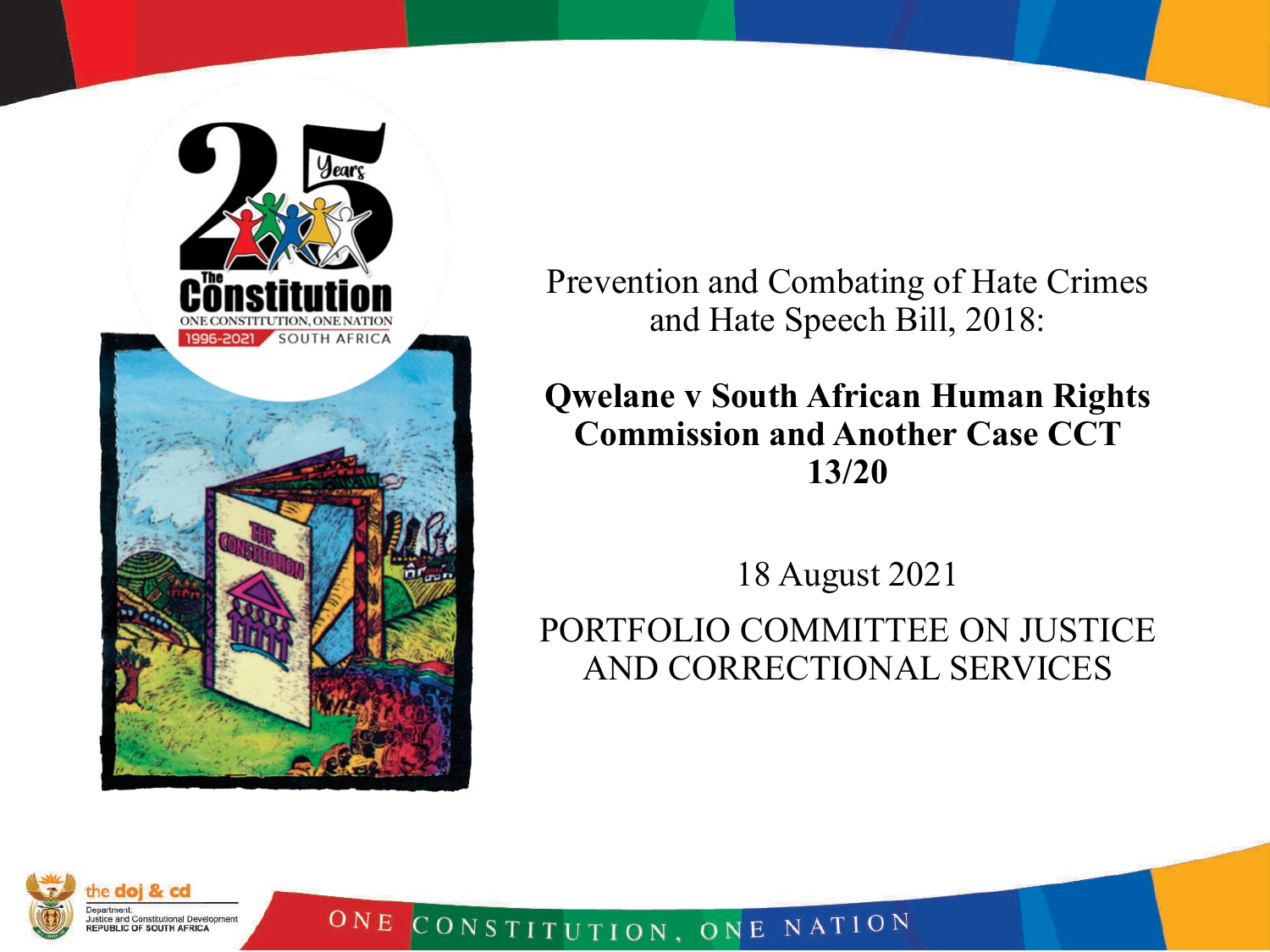# **Index: Presentation**

- Prevention and Combating of Hate Crimes and hate Speech Bill, 2018 (Part I);
- Background information (Part II);
- Placing the Qwelane judgment in context (Part III);
- Judgment: PEPUDA read with Constitution (Part IV); and
- Conclusion (Part V).



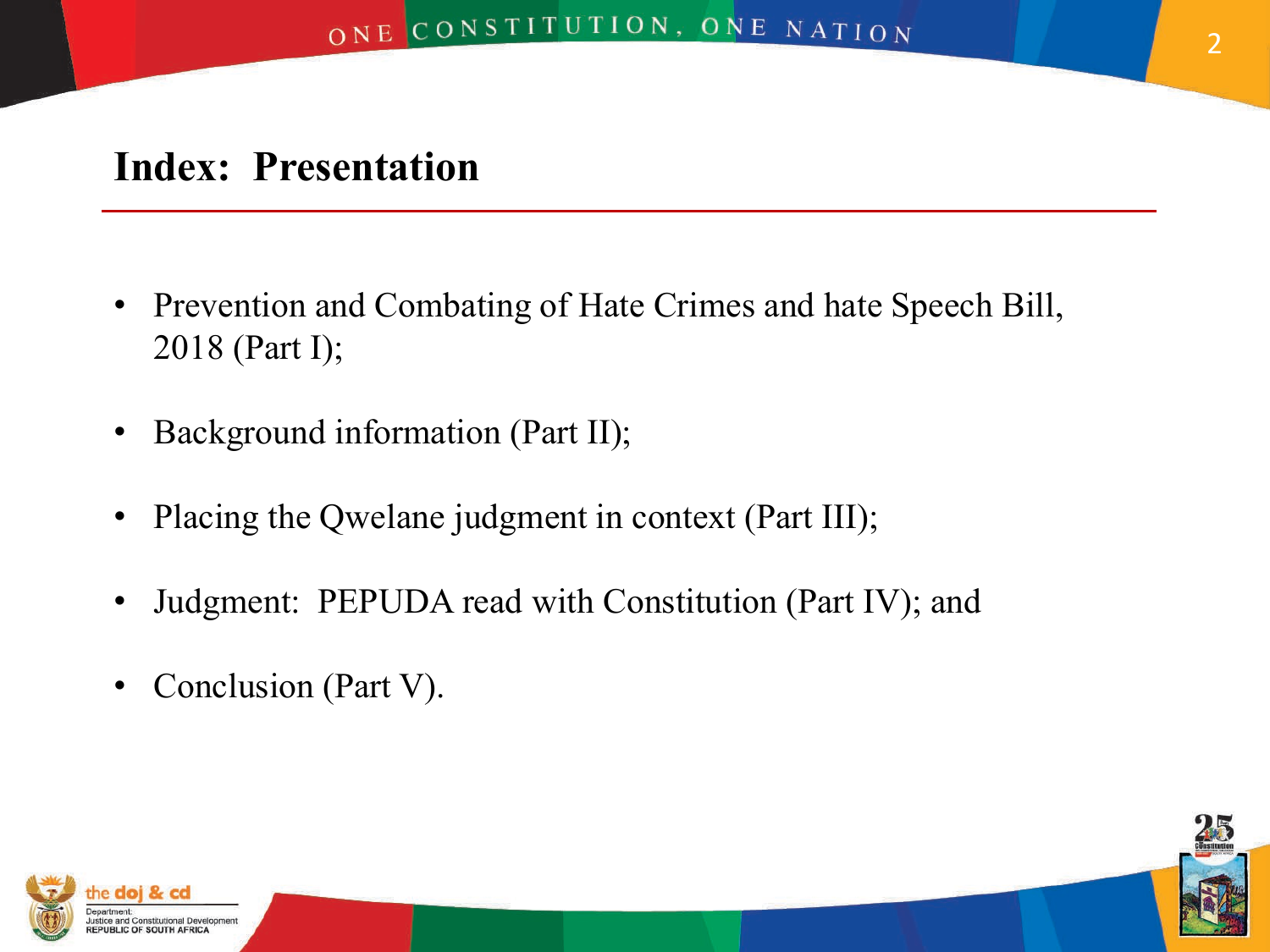## **Part I: The Bill**

#### • **Purpose of Bill**:

- The Bill seeks to address the increasing number of incidents motivated by prejudices, in the form of hate crimes and hate speech, and to assist persons who are victims thereof; and
- creates the offences of hate crimes and hate speech and puts in place measures to prevent and combat these offences.
- **Clause 1** contains self-explanatory definitions. "Court" excludes district courts from the application of the Bill. Only the High Court and regional courts, where there are more experienced officers, may deal with the adjudication of these offences.
- **Clause 2** sets out the objects of the Bill, which are self explanatory.



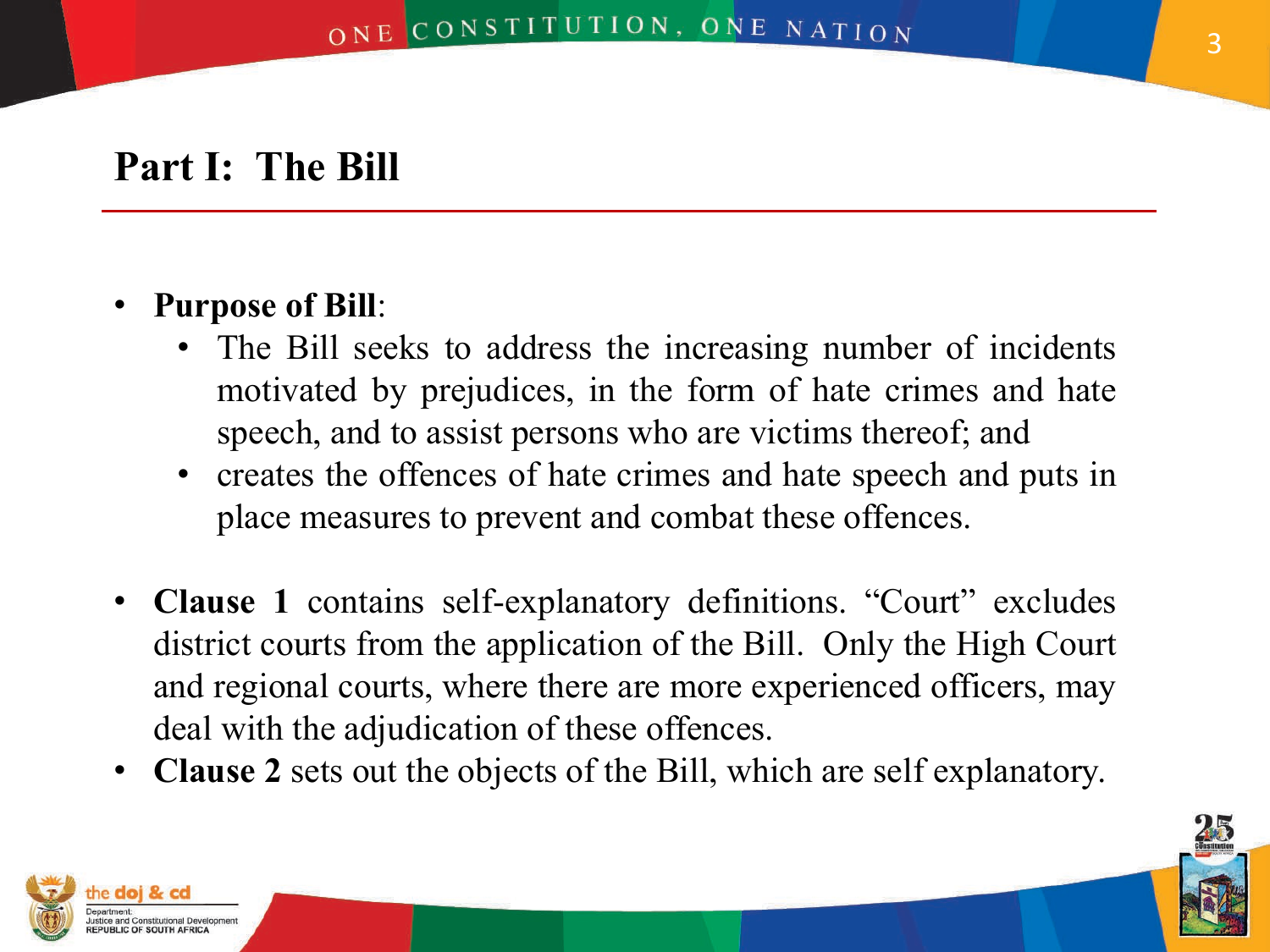#### • **Clause 3: Hate crimes**

- If a person commits any recognised offence under any law, commonly referred to as the "base crime or offence", and the commission of that offence is motivated by prejudice or intolerance on the basis of one or more characteristics or perceived characteristics of the victim as listed in the Bill, a family member of the victim or the victim's association with or support for a group of persons who share the said characteristics.
- A prosecution in respect of a hate crime may only be instituted on the authorisation of the Director of Public Prosecutions having jurisdiction (Clause 4(3)).



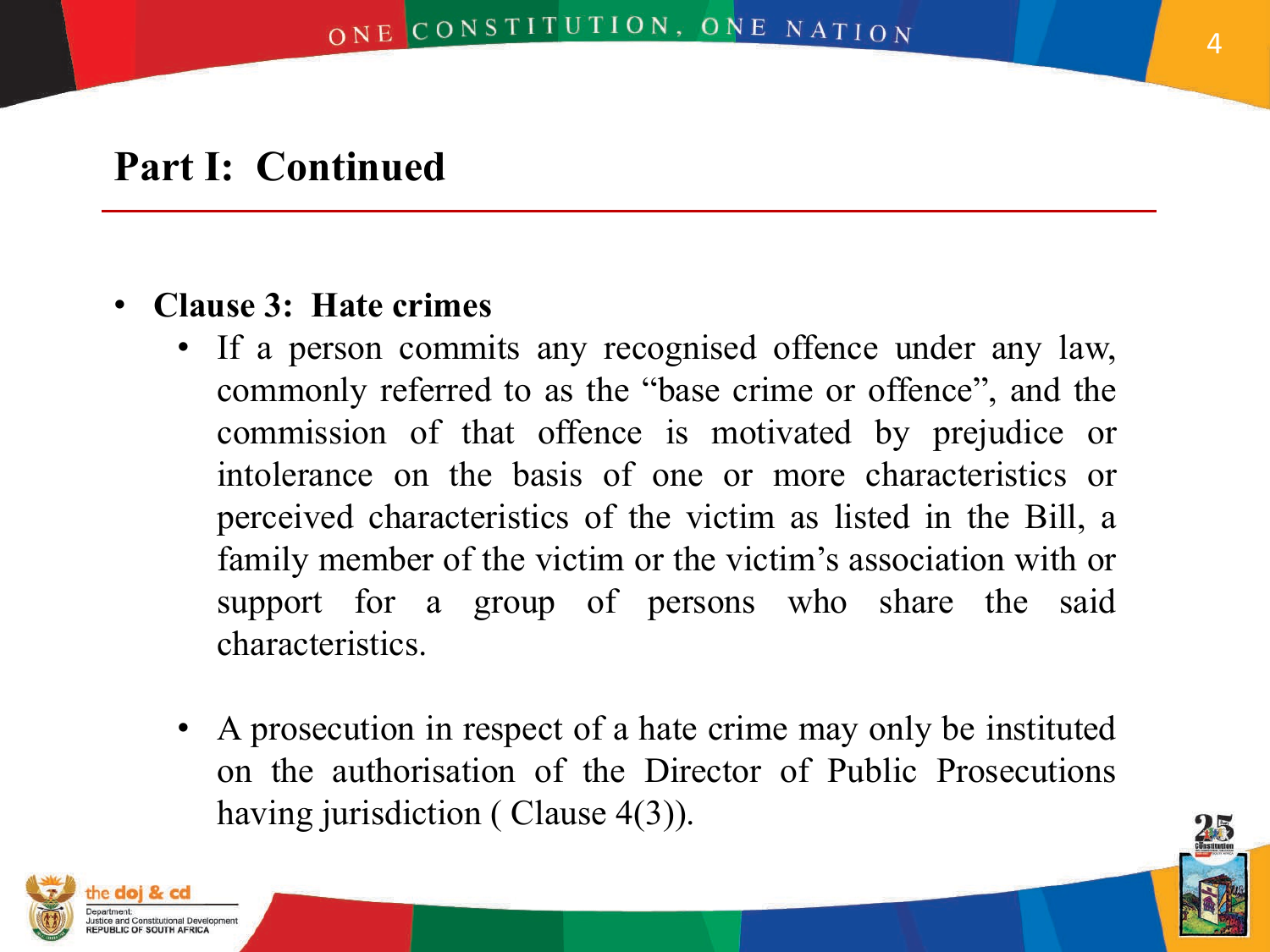### • **Clause 4(1): Hate speech**

- **4(1)(a)**: Any person who intentionally publishes, propagates or advocates anything or communicates to one or more persons in a manner that could reasonably construed to demonstrate a clear intention to **be harmful** or to **incite harm** or to **promote** or **propagate hatred** based on age, albinism, birth, colour, culture, disability, ethnic or social origin, gender or gender identity, HIV status, language, nationality or migrant or refugee status, race, religion, sex, which includes intersex or sexual orientation, is **guilty of the offence of hate speech**.
- **4(1)(b)**: creates an offence when **hate speech material** is intentionally distributed or made available **in cyber space**.
- **4(1)(c)**: any person who intentionally **displays any material** or makes available any material **which constitutes hate speech**, which is accessible by or directed at a specific person who can be considered to be a victim of hate speech, is guilty of an offence.



5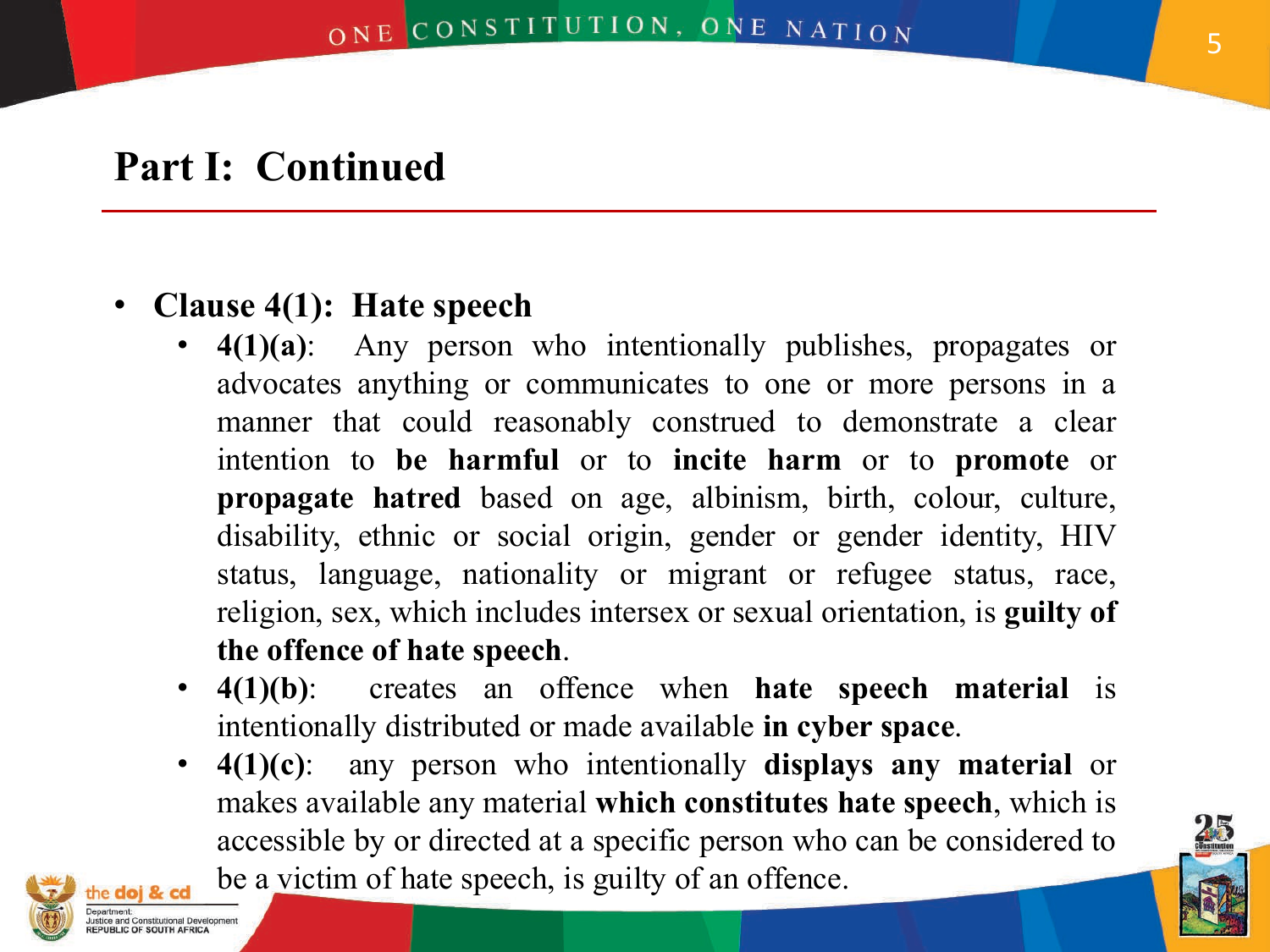## • **Clause 4(2): Exemptions to criminal liability**

- **4(2)(a**) to **(c)**: Confirm the right of freedom of expression as enshrined in section 16(1) of the Constitution, which includes, freedom of the press and other media, freedom to receive or impart information or ideas, freedom of artistic creativity and academic freedom and freedom of scientific research. These provisions exclude from hate speech anything done in good faith in the course of engagement in any bona fide artistic creativity, performance or other form of expression, academic or scientific inquiry or fair and accurate reporting or commentary, in the public interest.
- **4(2)(d)**: excludes from hate speech any bona fide interpretation and proselytising or espousing of any religious tenet, belief, teaching, doctrine or writings. Artistic creativity or performance or espousal of religious doctrine will not qualify for exemption from hate speech if it advocates hatred that constitutes incitement to cause harm based on any protected grounds.



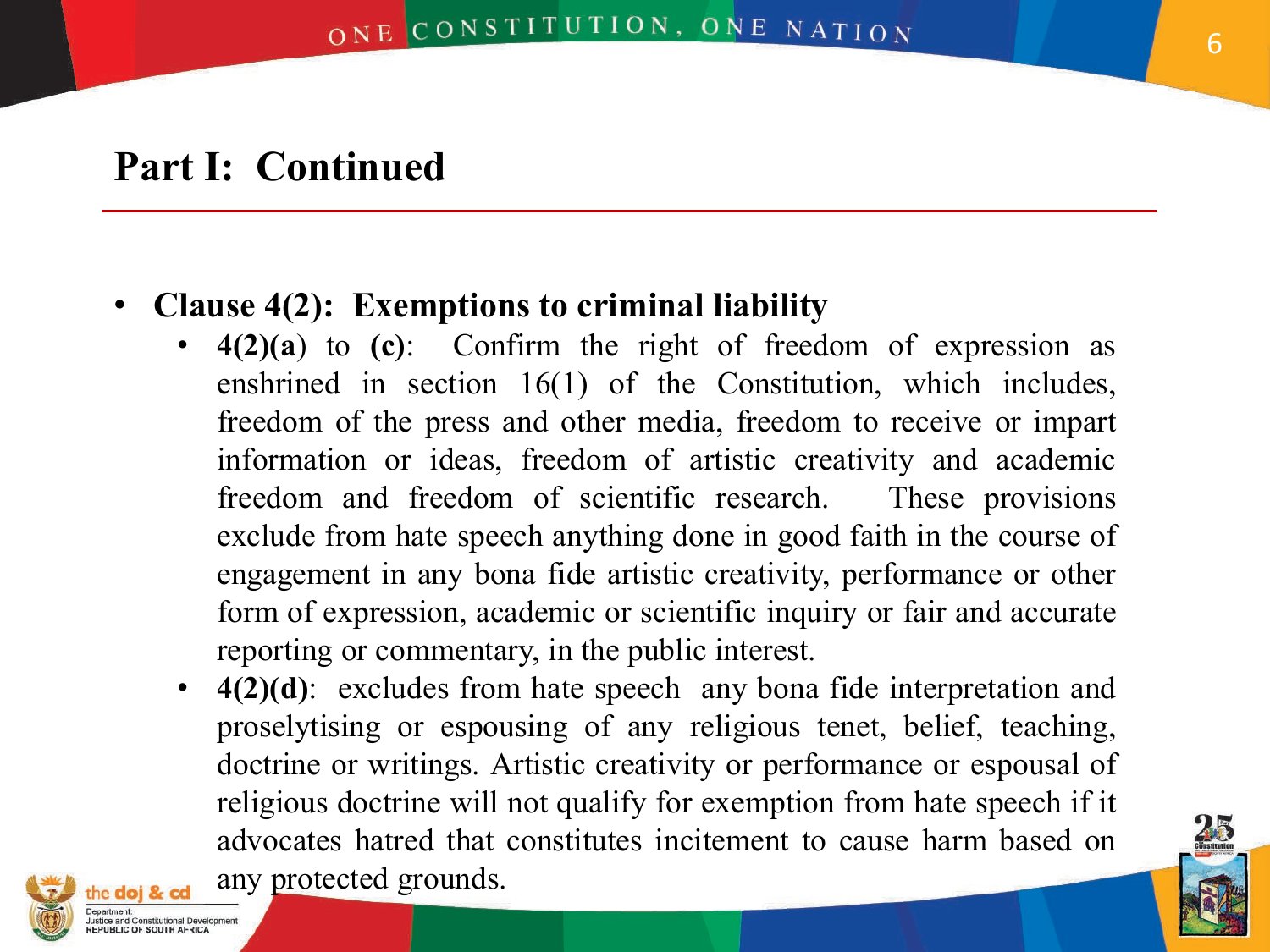#### • **Clause 5:**

Sets out what a victim impact statement is, namely a sworn statement by the victim which reflects the physical, psychological, social, economic or any other consequences of a hate crime or hate speech on a victim. The contents of the victim impact statement will be admissible as evidence in court, unless good cause to the contrary is shown.



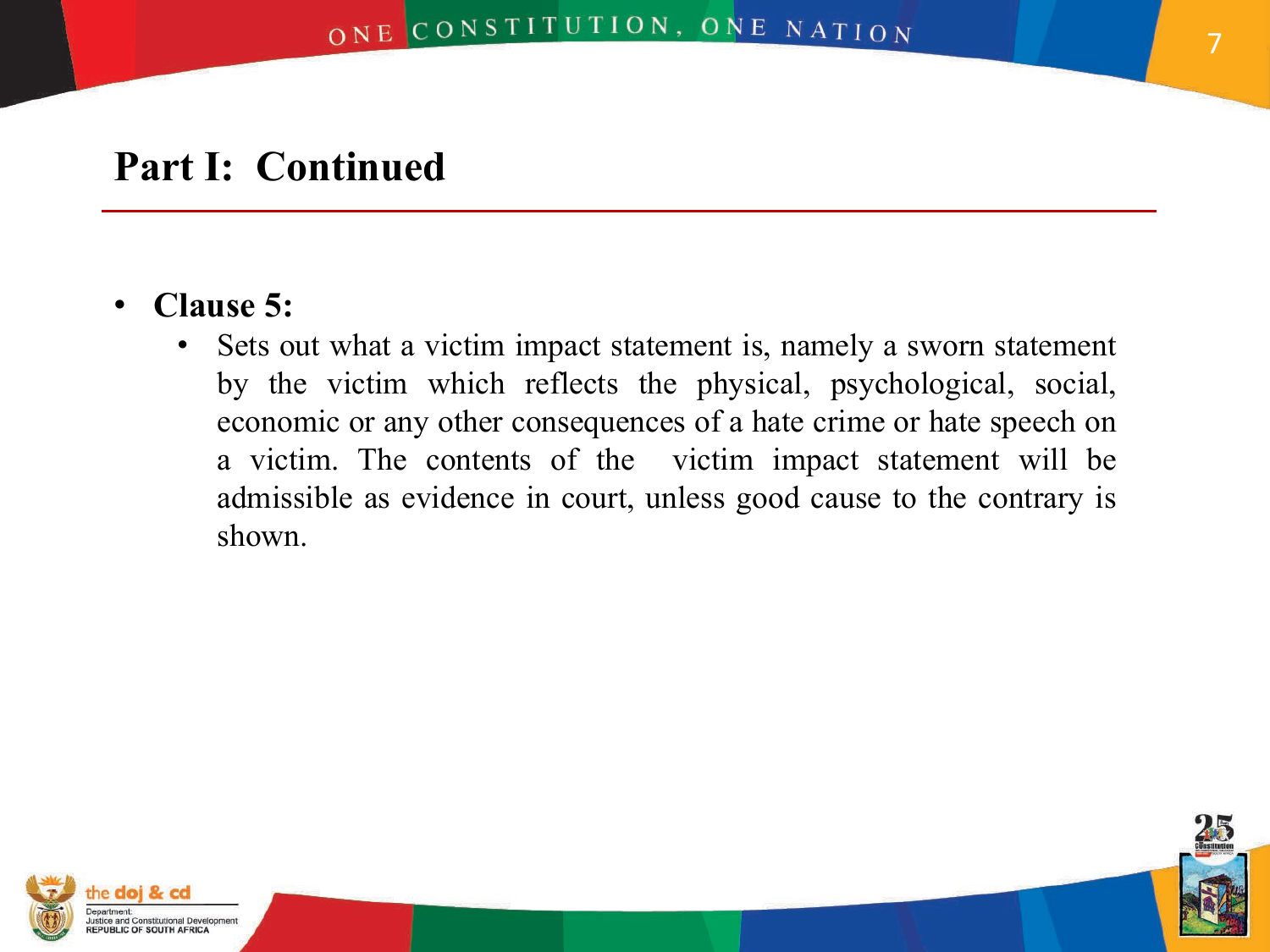### • **Clause 6: Penalties and orders**

- provides that a person who is convicted of a hate crime is subject to the penalties set out in section 276 or 297 of the Criminal Procedure Act, 1977, subject to the penal jurisdiction of that court, (whether it be the High Court or the regional court); and
- alternatives to fines and imprisonment: Restorative Justice Approach: presiding officers can, in terms of existing legislation, among others, section 297 of the Criminal Procedure Act, 1977, impose creative sentences which keep convicted persons out of prison, for instance suspended sentences and the postponement of sentences, with appropriate conditions.



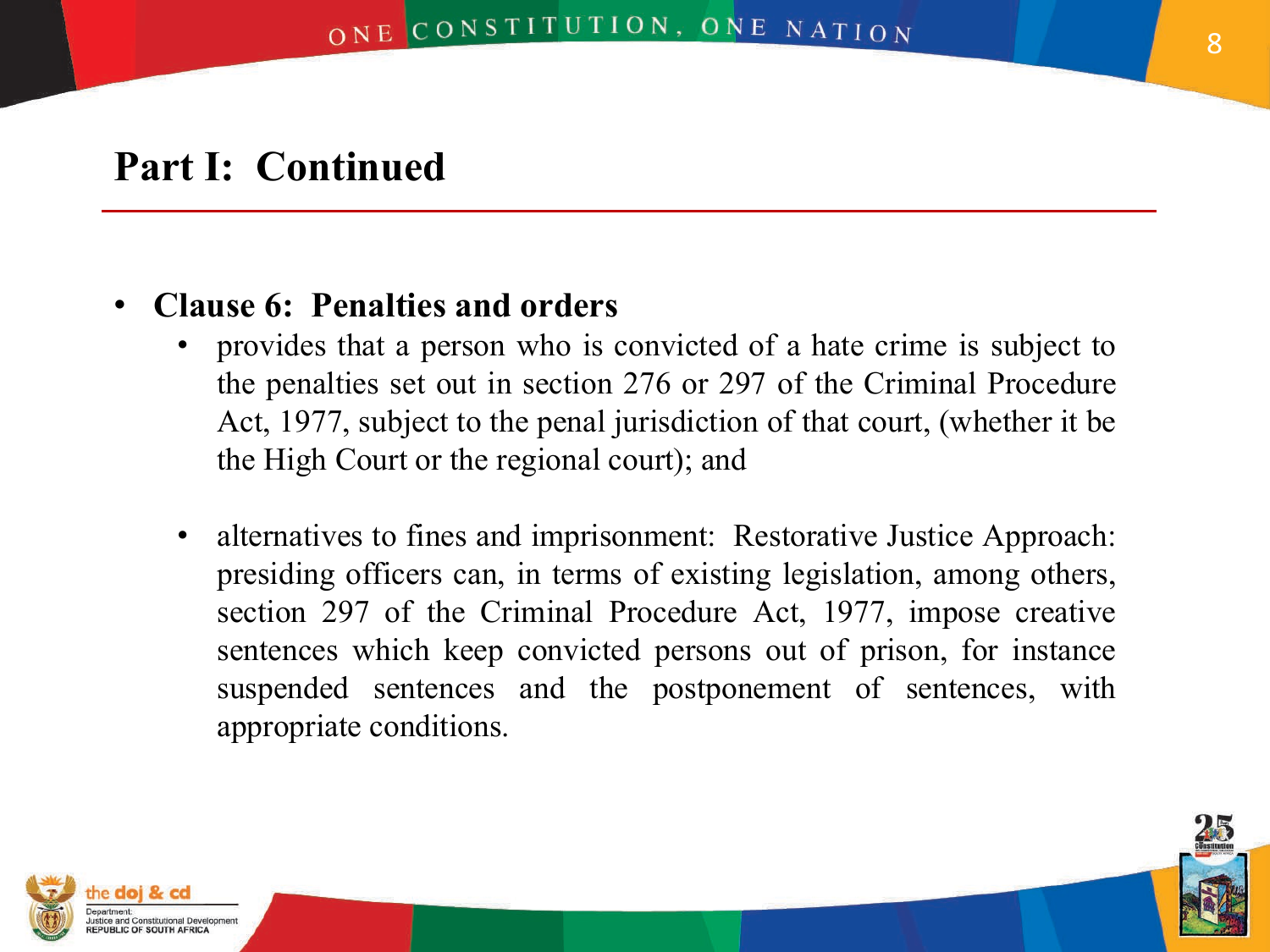#### • **Clauses 7 and 8: Directives and reporting**

- **Clause 7**: the NDPP, after consultation with DG: Justice and Constitutional Development and the National Commissioner of SAPS, to issue directives on relevant matters and these directives must be complied with by prosecutors in the execution of their functions under the Bill.
- **Clause 8**: requires the Minister, after consultation with the Minister responsible for SAPS and the NDPP, to make regulations on the information to be collected and collated by the SAPS and the NPA, respectively. The information obtained must be made available to Parliament and to the Chairpersons of the South African Human Rights Commission, the Commission for Gender Equality and the Commission for the Promotion and Protection of the Rights of Cultural, Religious and Linguistic Communities.



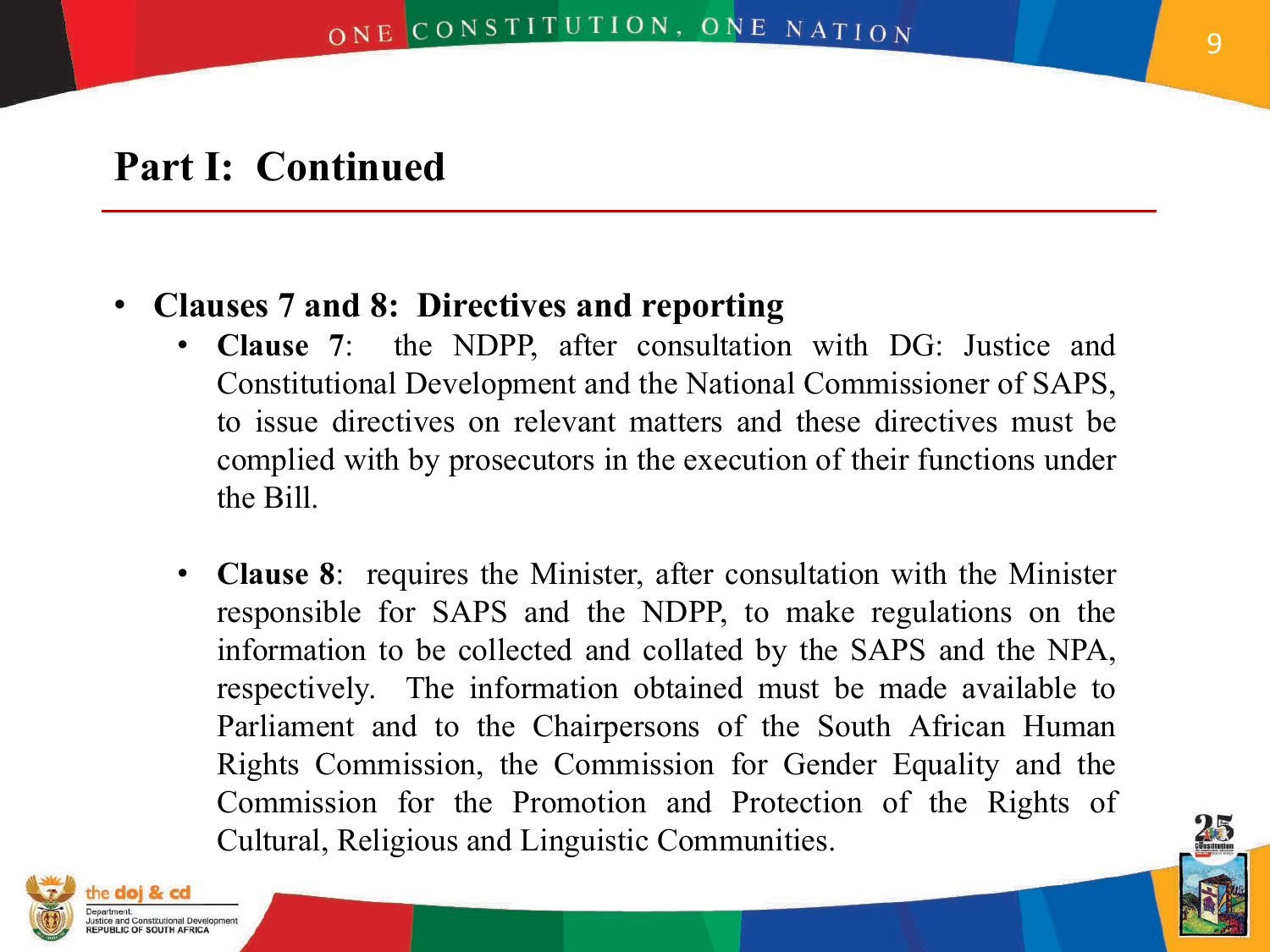- **Clauses 9 and 10: Prevention of hate crimes and hate speech and regulations**
	- **Clause 9**: deals with the prevention of hate crimes and hate speech and requires the State to promote awareness of the prohibition against these offences, aimed at the prevention and combating thereof. Training programmes, including social context training programmes, must be developed by the State and the South African Judicial Education Institute on the prohibition, prevention and combating of hate crimes and hate speech.
	- **Clause 10**: empowers the Minister to make certain regulations in order to achieve the objects of the Bill.



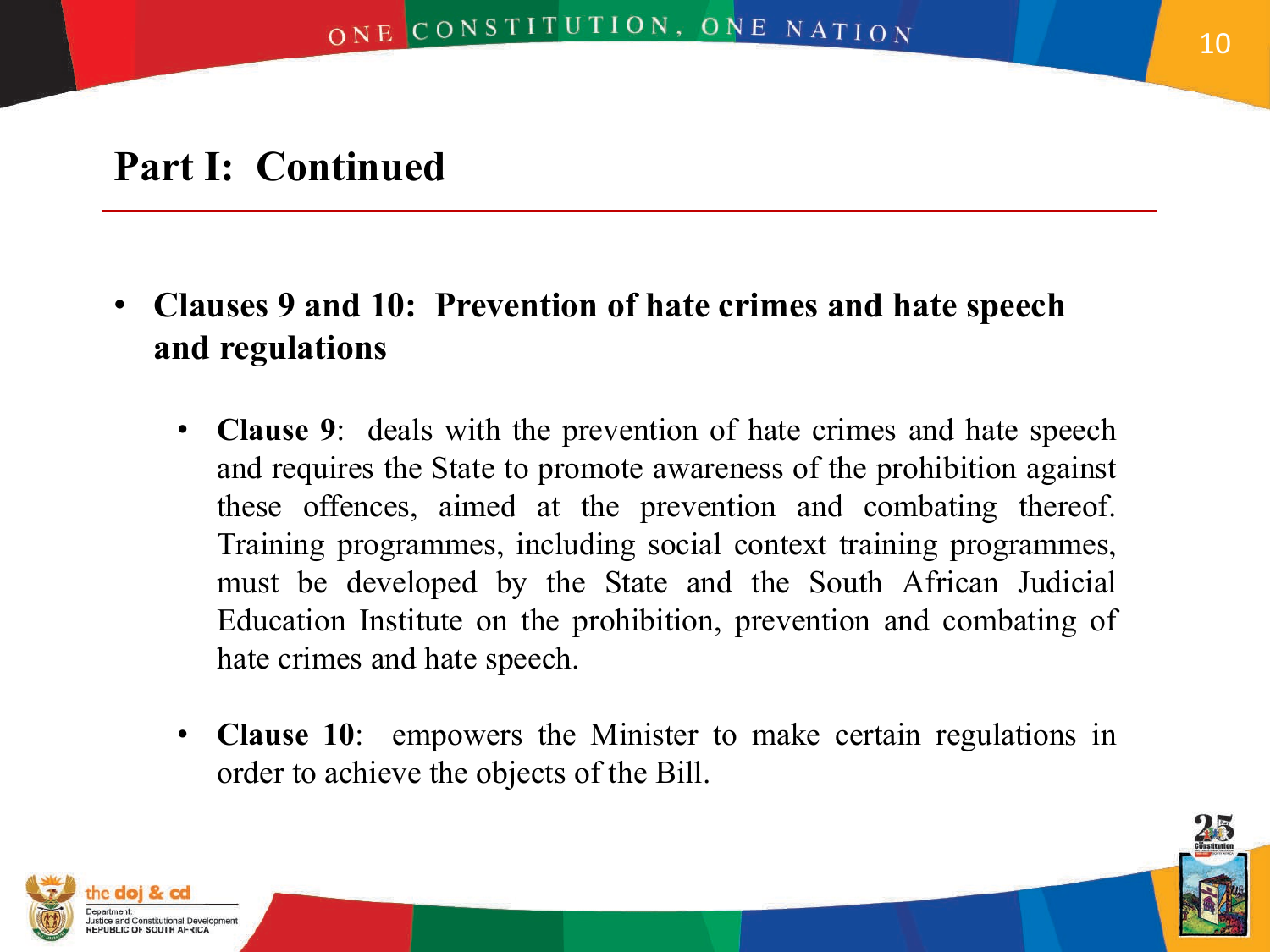#### • **Clauses 11: read with the Schedule to the Bill**

- sets out the consequential amendments of other Acts of Parliament, required by the Bill, namely amendments to the Criminal Procedure Act,1977, the Criminal Law Amendment Act, 1997 (dealing with compulsory minimum sentences), and the Child Justice Act, 2008. The amendments in the Schedule to the Bill only relate to hate crimes and not to hate speech.
- The hate crimes to be included in Schedules 5 and 6 to the Criminal Procedure Act, relating to bail, in Parts I and II to the Criminal Law Amendment Act, 1997, relating to compulsory minimum sentences and in Schedule 3 to the Child Justice Act, 2008, relating to the most serious offences committed by children, constitute the most serious offences known in our law.
- They are all characterised by the most violent infringements of the right to the security of the person or serious damage to property.



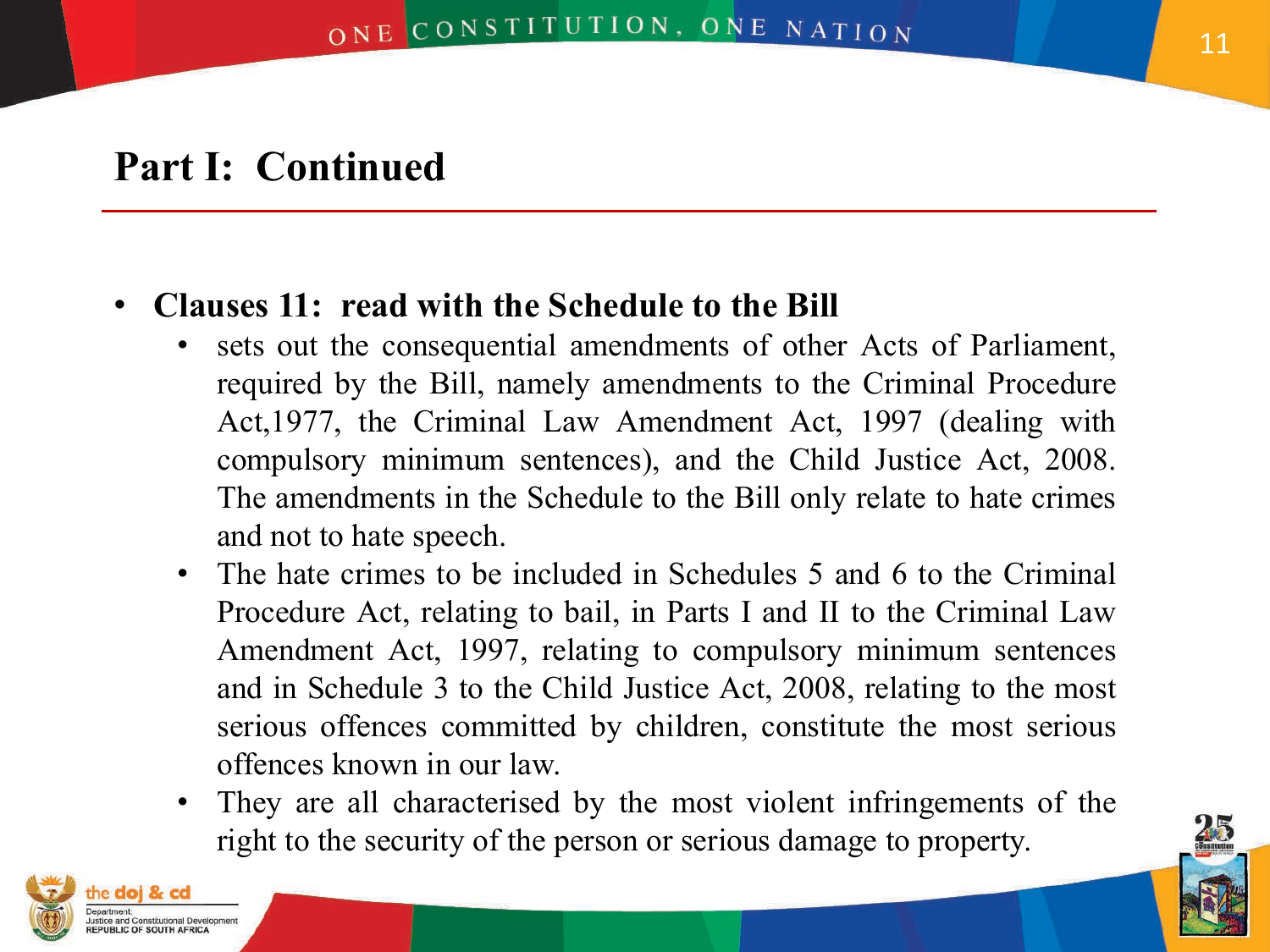## **Part II: Background information**

- **Facts of case:** Mr Qwelane **published an article** in a Sunday newspaper on 20 July 2008 which was found to be **offensive towards** members of the **LGBT+ community**;
- Matter eventually came before the CC at the instance of the **SAHRC** which **received complaints** from, among others, members of the LGBT+ community;
- Essence of case before the CC:
	- Sections 10 and 12 of PEPUDA, read with sections 9 and 16 of the Constitution;
	- Balancing the rights of **freedom of expression, equality and dignity**;



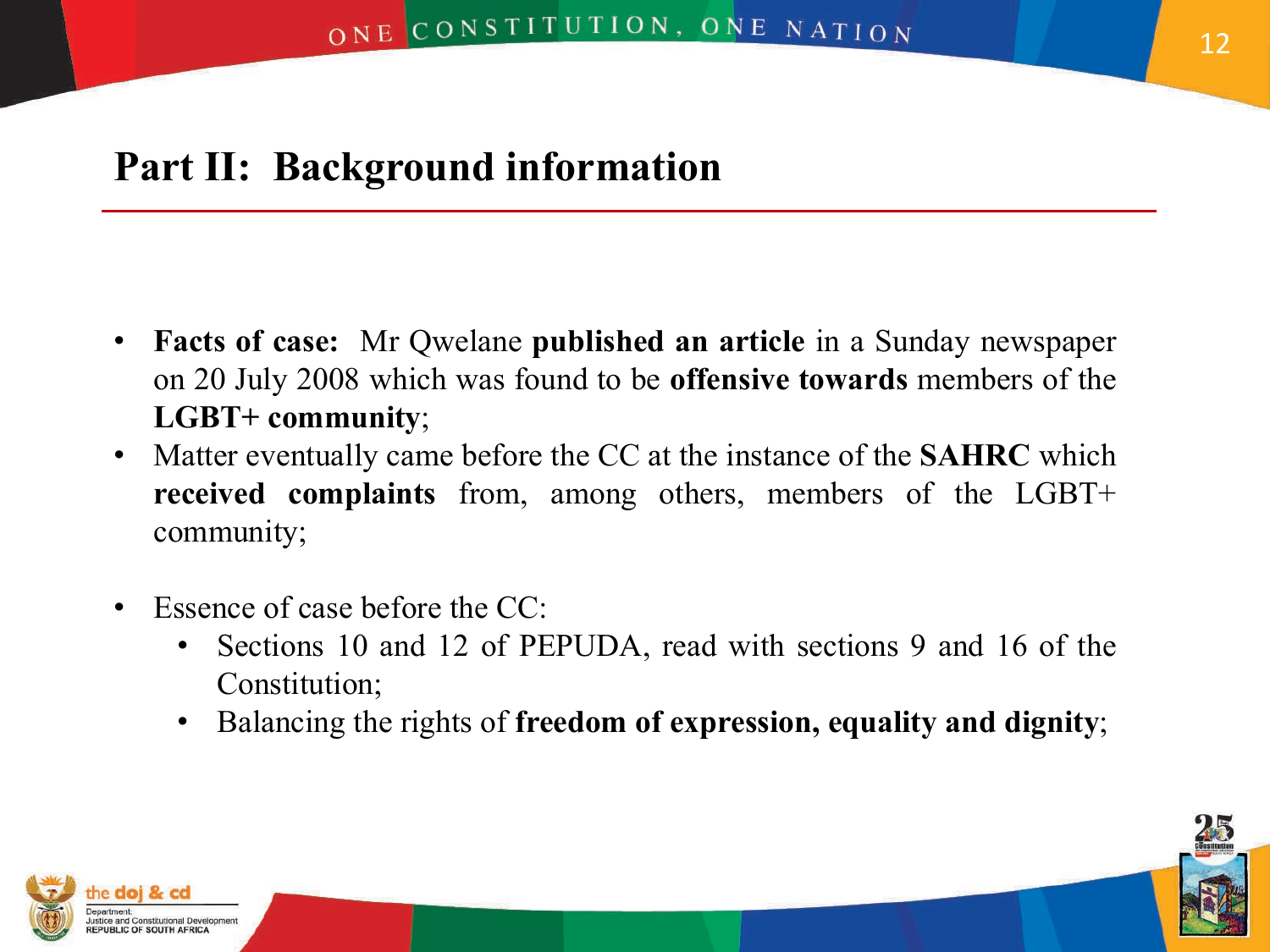# **Part III: Placing the Qwelane judgment in perspective**

- Judgment primarily deals with provisions of PEPUDA, read with sections 9 and 16 of the Constitution;
- PEPUDA: prohibited grounds stipulated in section 10, read with definition of "prohibited grounds" in section 1 of PEPUDA;



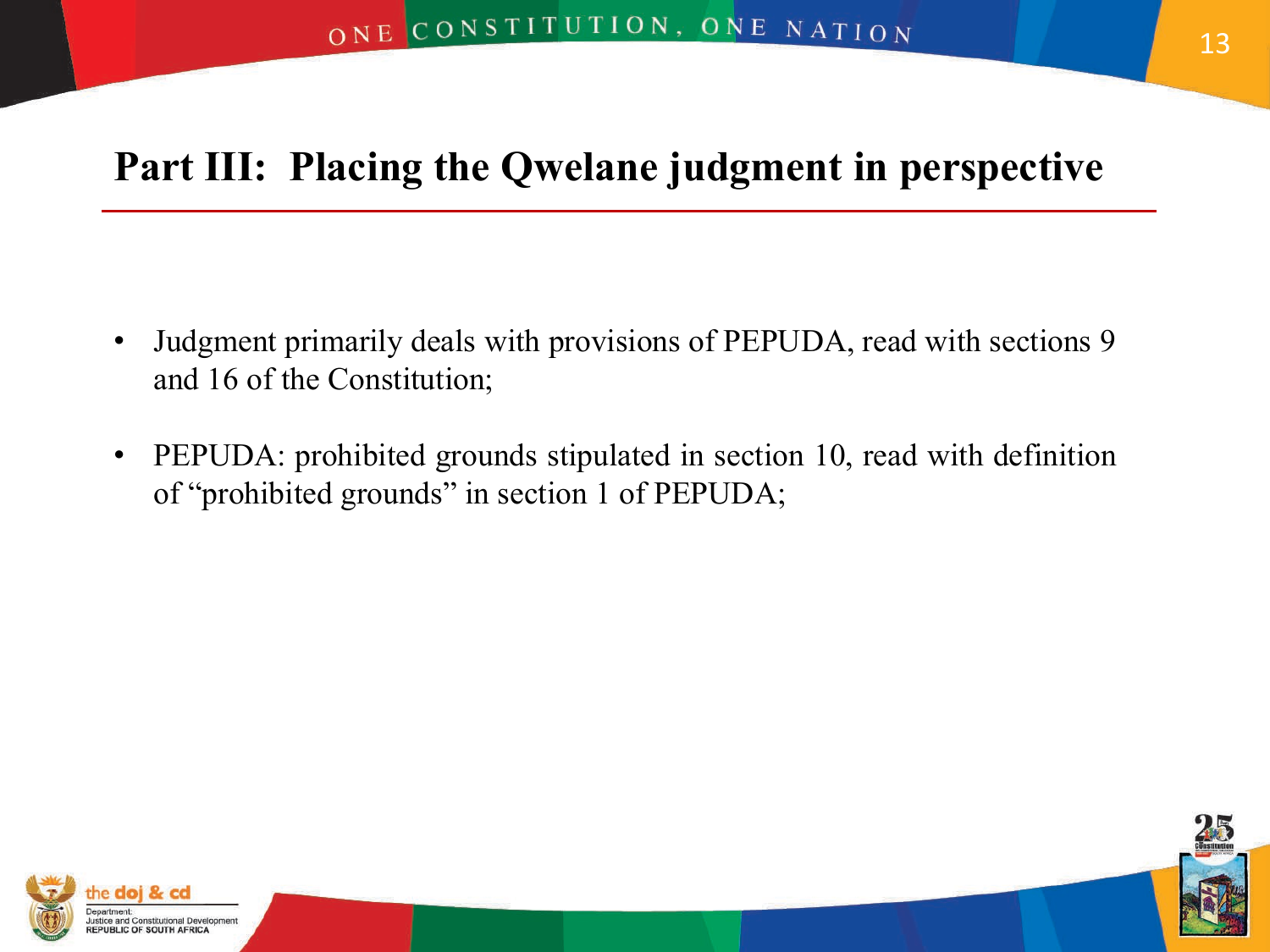# **Part IV: Judgment: PEPUDA read with Constitution**

#### • **PEPUDA**:

- Section 1: "**prohibited grounds**" are—
- (a) race, gender, sex, pregnancy, marital status, ethnic or social origin, colour, sexual orientation, age, disability, religion, conscience, belief, culture, language, birth and HIV/AIDS status; or
- (b) any other ground where discrimination based on that other ground—
	- (i) causes or perpetuates systemic disadvantage;
	- (ii) undermines human dignity; or
	- (iii) adversely affects the equal enjoyment of a person's rights and freedoms in a serious manner that is comparable to discrimination on a ground in paragraph (a).



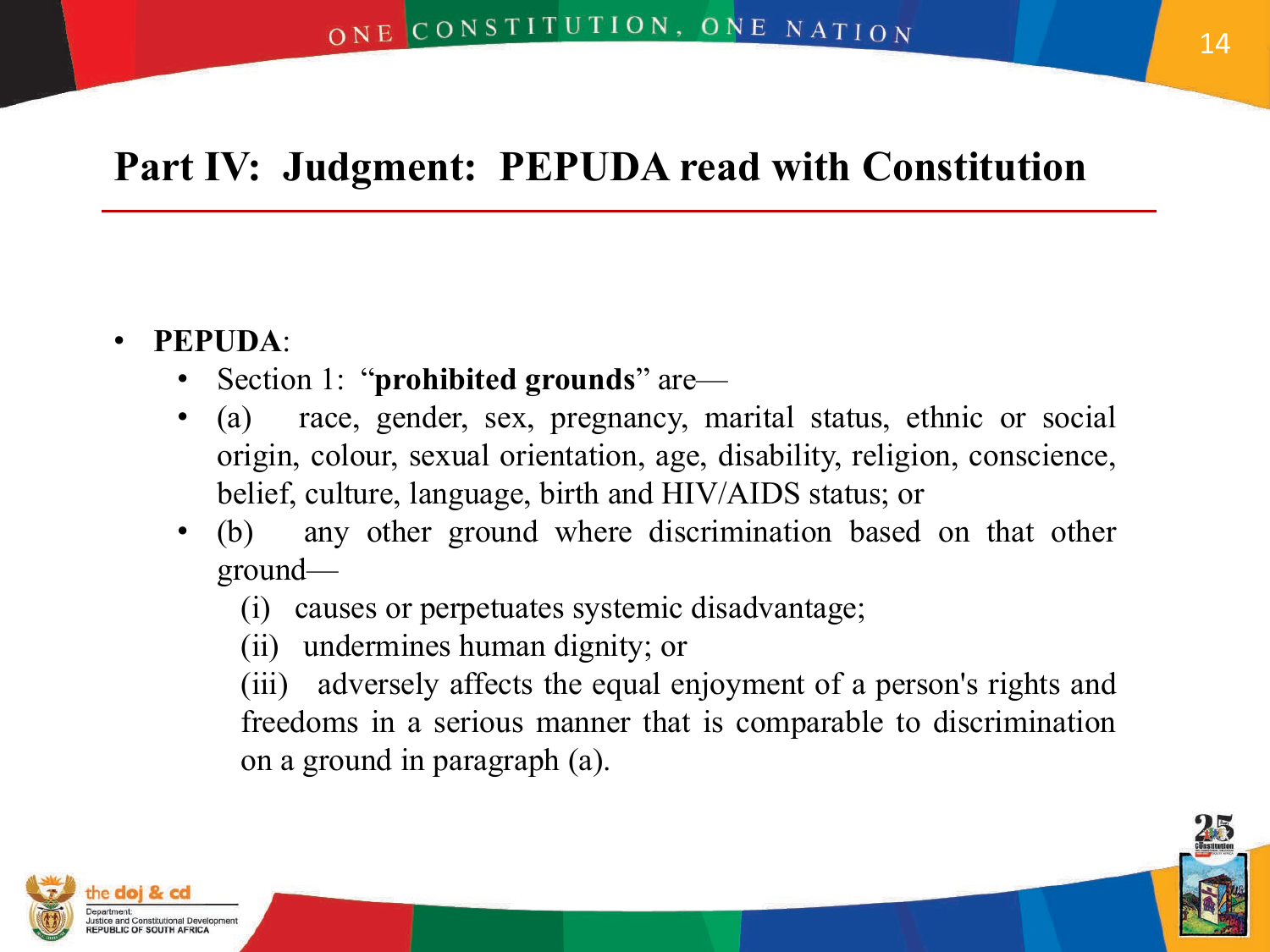#### • **PEPUDA**:

- Prohibition of hate speech: **S 10(1):**
- Subject to the proviso in section 12, no person may publish, propagate, advocate or communicate words based on one or more of the prohibited grounds, against any person, that could reasonably be construed to demonstrate a clear intention to—
	- (a) be **hurtful**;
	- (b) be harmful or to incite harm;
	- (c) promote or propagate hatred.



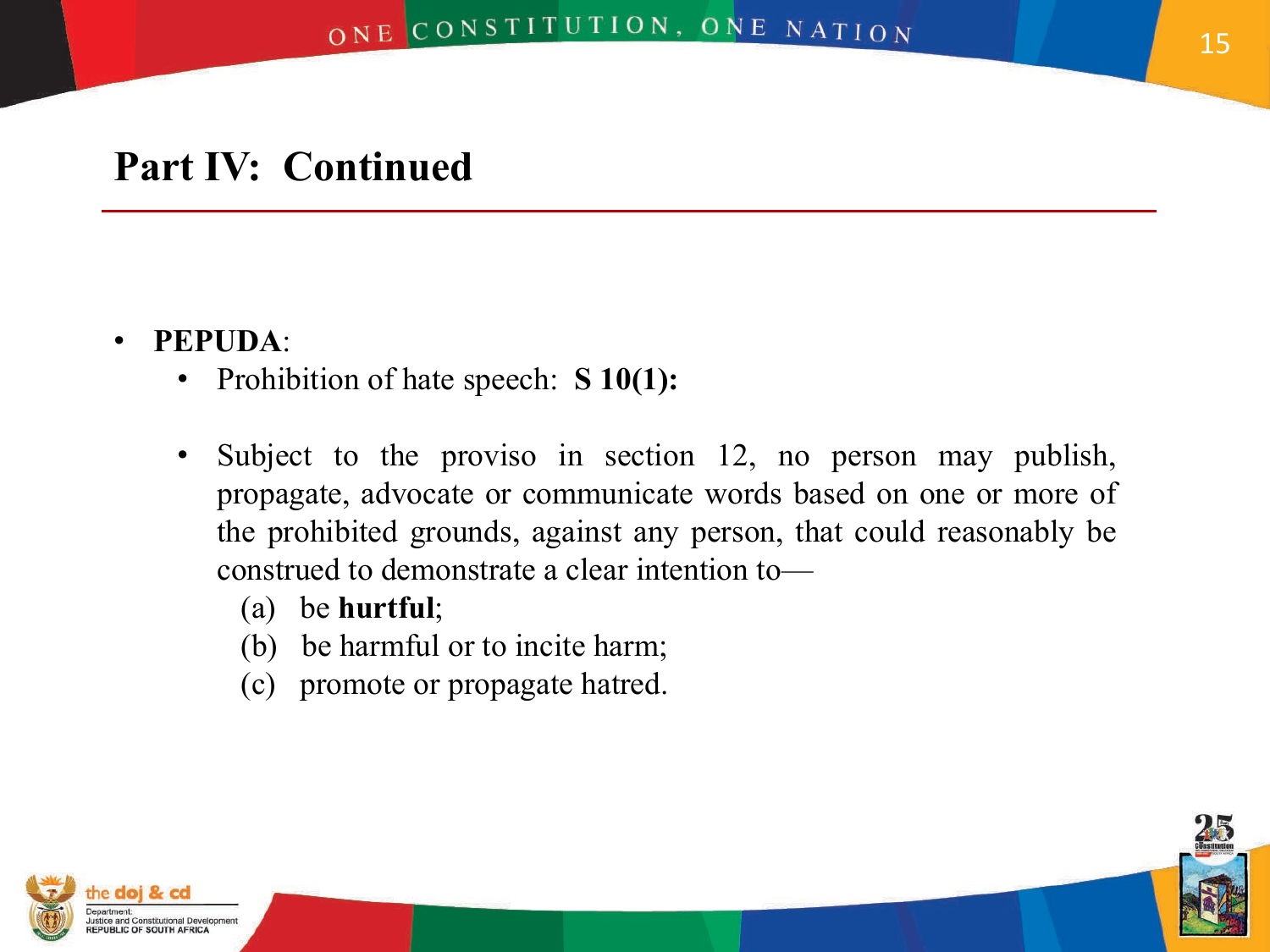#### • **PEPUDA**:

- Prohibition of dissemination and publication of information that unfairly discriminates: **S 12:**
- No person may—
	- (a) disseminate or broadcast any information;
	- (b) publish or display any advertisement or notice,

that could reasonably be construed or reasonably be understood to demonstrate a clear intention to unfairly discriminate against any person: Provided that bona fide engagement in artistic creativity, academic and scientific inquiry, fair and accurate reporting in the public interest or publication of any information, advertisement or notice in accordance with section 16 of the Constitution, is not precluded by this section.

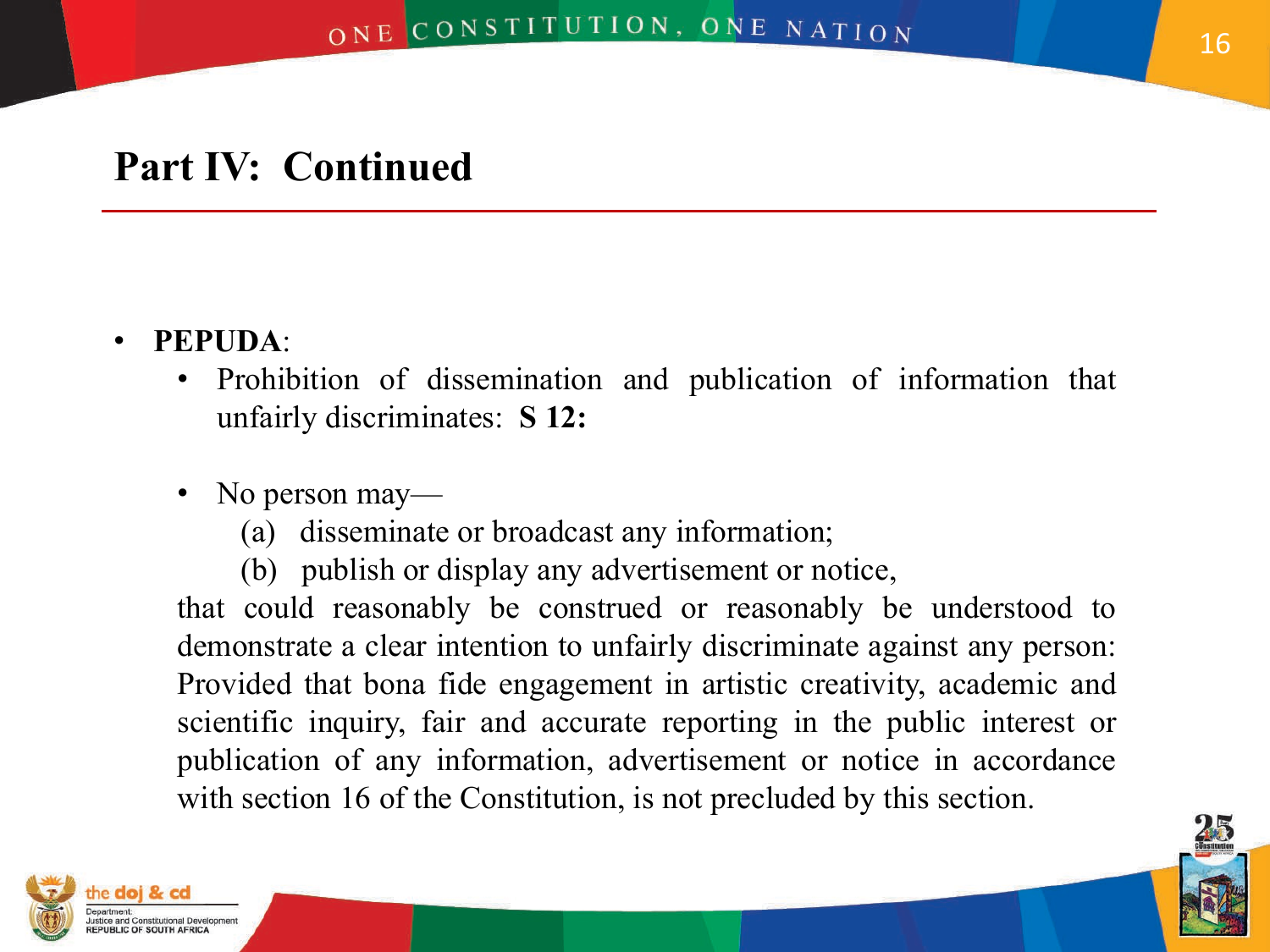- **Questions before CC** (in Qwelani matter):
	- whether s10 entails a subjective or objective test;
	- whether  $s10(1)(a)$  to (c) should be read disjunctively or conjunctively;
	- is the provision impermissibly vague; and
	- whether the provision leads to an unjustifiable limitation of section 16 of the Constitution.



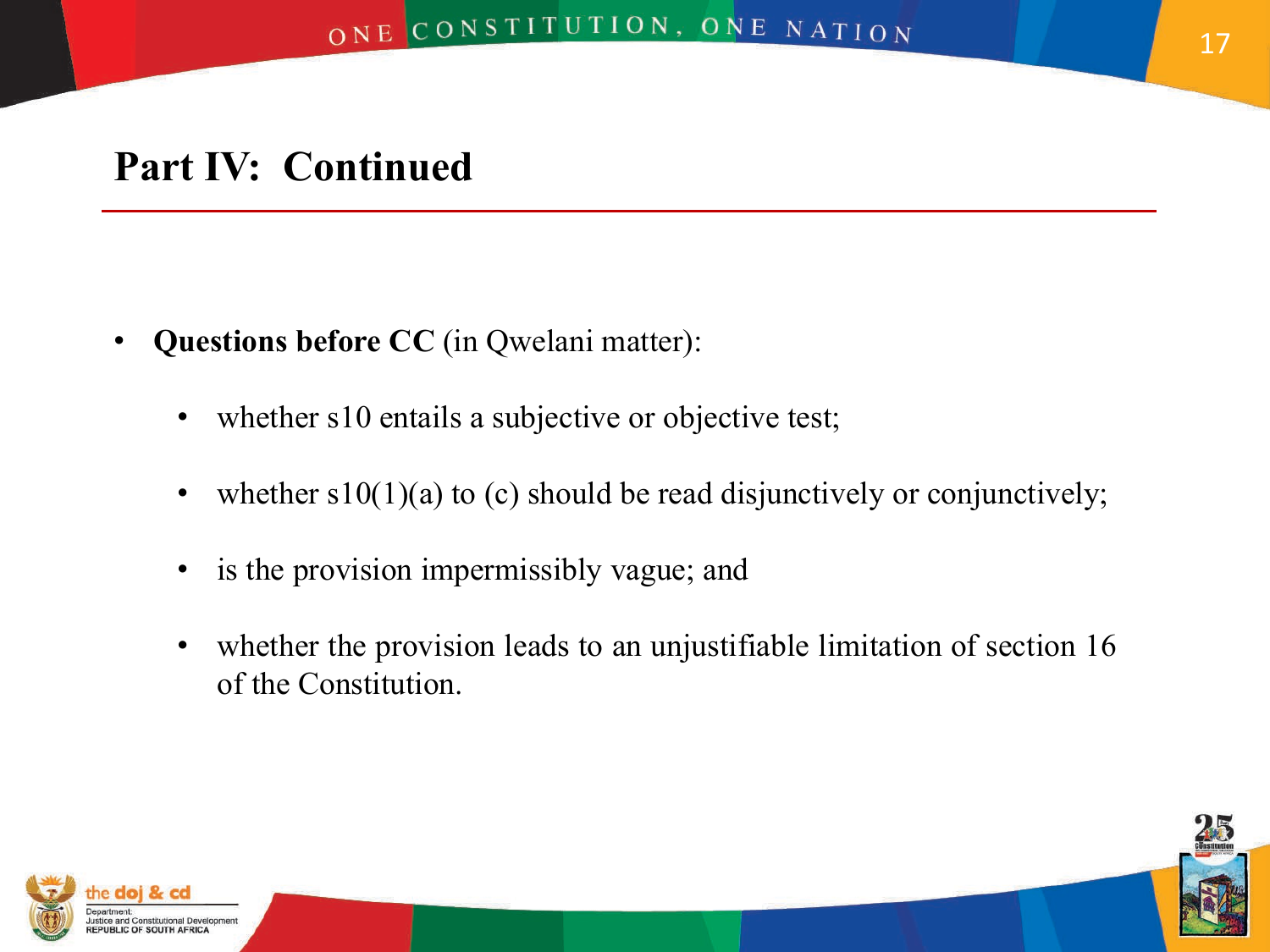- **Does s10 entails a subjective or objective test?**
	- With reference to the phrase "that could reasonably could be construed to demonstrate a clear intention" the Court found that it is plainly an objective standard that requires a reasonable person test.
- **Whether s10(1)(a) to (c) should be read disjunctively or conjunctively?**
	- The CC found that on a disjunctive reading, section 10 would prohibit mere private communication which could reasonably be construed to demonstrate a clear intention to be hurtful – the CC found that this would be an overly extensive and impermissible infringement of freedom of expression — the provision should be read conjunctively.



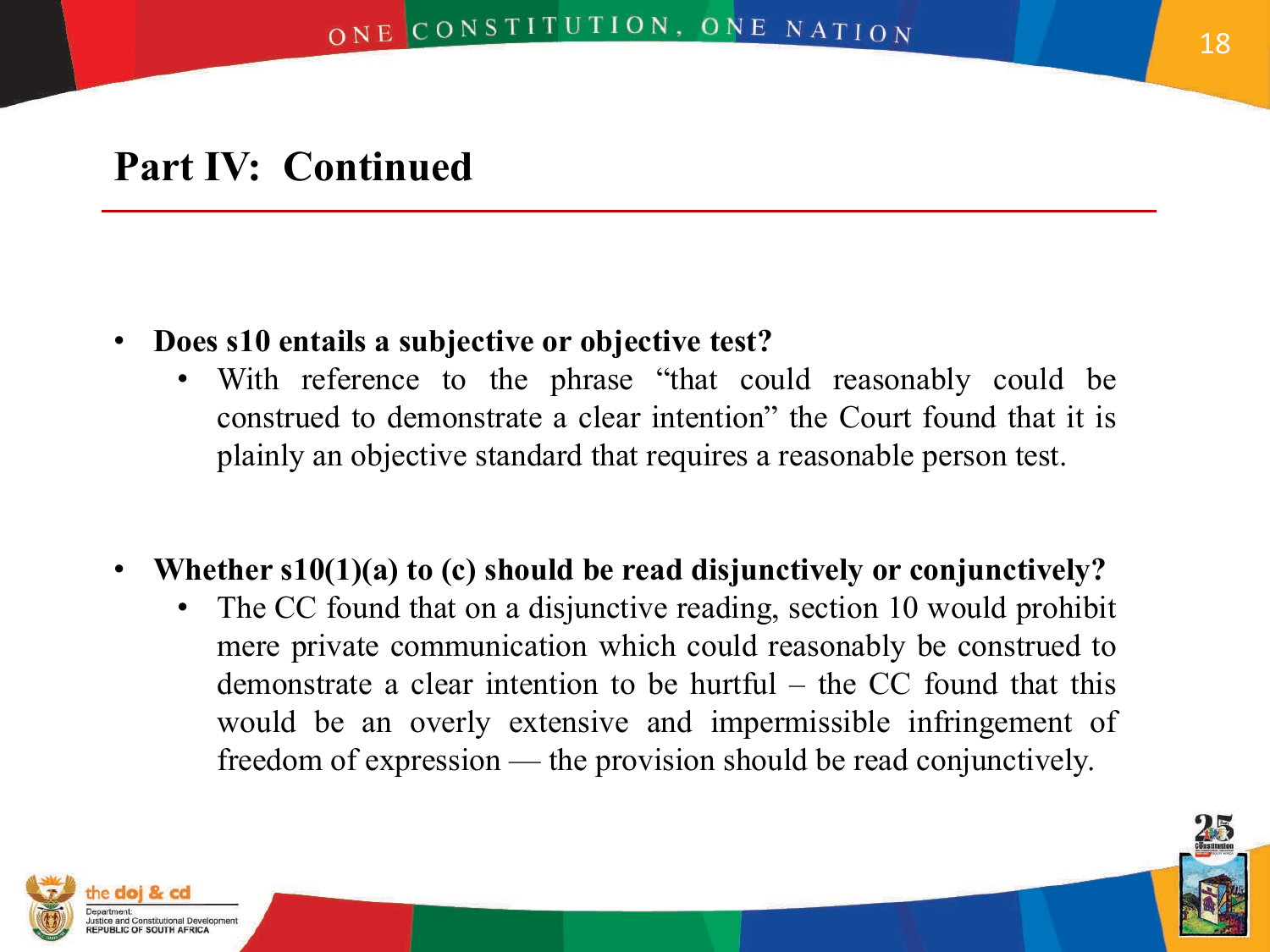- **Is the provision ("hurtful") impermissibly vague?**
	- "Hurtful" on a conjunctive reading of the provision is redundant and contributes to the lack of clarity of the provision. The term "hurtful" is vague and breaches the rule of law.
- **Whether the provision leads to an unjustifiable limitation of section 16 of the Constitution?**
	- The limitation of "hurtful" speech goes beyond the justified limitation of hate speech and is therefore unconstitutional.



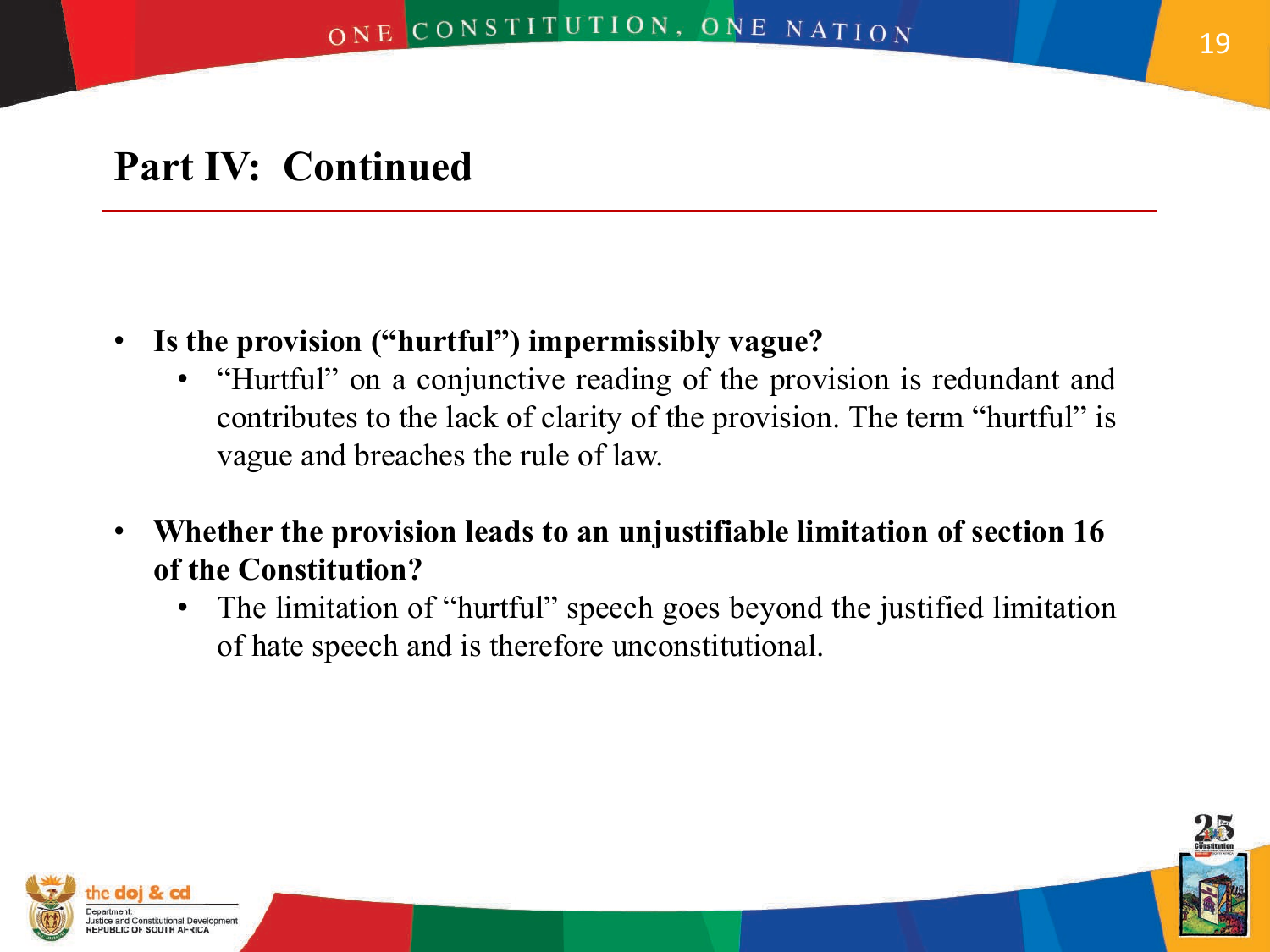# **Part V: Conclusion**

- **The Bill does not use the term "hurtful" when it comes to hate speech,** but the CC found that the expansion of the listed grounds to include analogous grounds, does not render the definition of prohibited grounds unconstitutional. The extended prohibited grounds are narrowly crafted to fulfil the purpose of the hate speech prohibition. Accordingly, the CC concluded that the limitation is proportionate in an open and democratic society. The challenge based on a limitation of section 16 of the Constitution did not succeed.
- Clause  $4(1)(a)(i)$  and (ii), in the Bill as introduced is disjunctive. Careful consideration must be given to the provisions of this clause to ensure its constitutional compliance as per the Qwelane judgment. The judgment expressed (at para 104) that " Furthermore, and critically, a disjunctive reading would render the impugned provision unconstitutional, since merely hurtful speech, with no element of hatred or incitement, could for example constitute hate speech. This would be an impermissible infringement on the freedom of expression as it would bar speech that disturbs, offends and shocks.



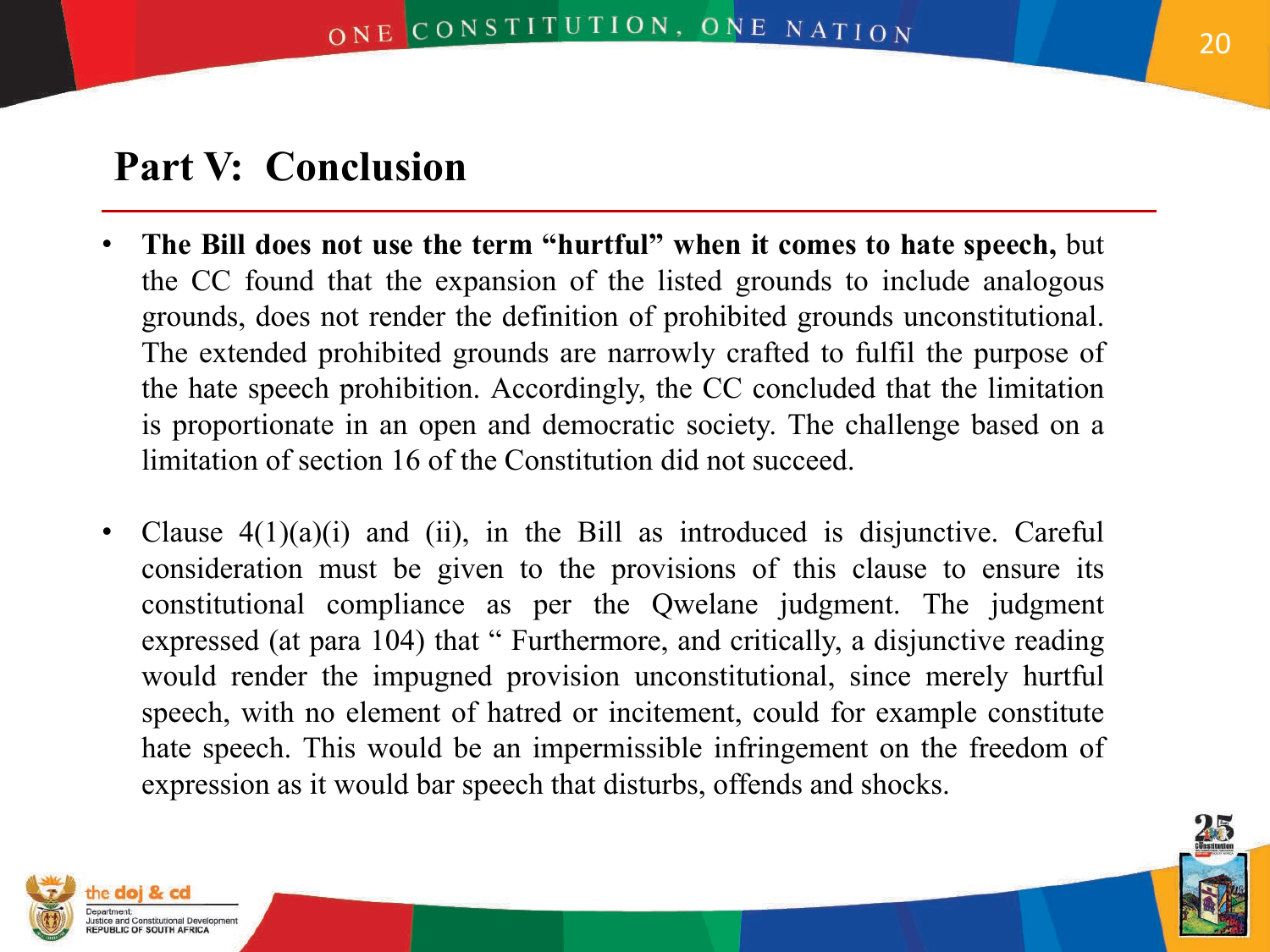# **Part V: Conclusion**

- Clause 4(1)(a)(*aa*) to (*oo*) of the introduced Bill lists the specified grounds upon which hate speech may be premised. The Qwelane judgment dealt only with hate speech against the LGBT+ community. The judgment specifically noted the "broadness of the prohibited grounds, but undertook no further analysis." The judgment states, at para 128, that this analysis is best left with Parliament to deal with. Parliament must therefore delve deeper into this clause of the introduced Bill.
- The Department published amendments to PEPUDA, and comments are currently being evaluated. The Qwelane judgment, while providing a reading-in to address the constitutionally invalid clause, gave Parliament 24 months to cure the defect. In reviewing the PEPUDA amendments, an amendment to address the order of the CC, will be drafted.